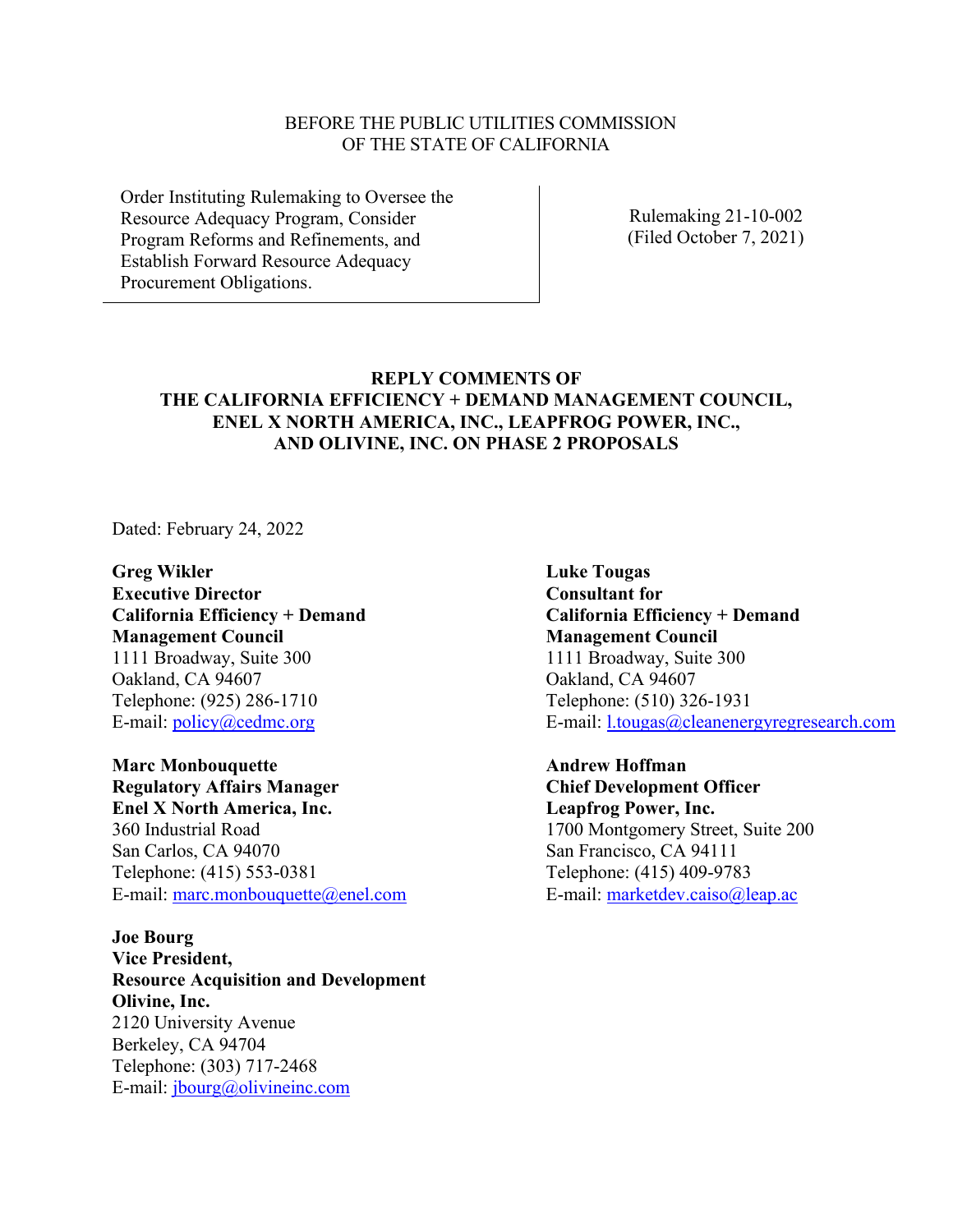### BEFORE THE PUBLIC UTILITIES COMMISSION OF THE STATE OF CALIFORNIA

Order Instituting Rulemaking to Oversee the Resource Adequacy Program, Consider Program Reforms and Refinements, and Establish Forward Resource Adequacy Procurement Obligations.

Rulemaking 21-10-002 (Filed October 7, 2021)

## **REPLY COMMENTS OF THE CALIFORNIA EFFICIENCY + DEMAND MANAGEMENT COUNCIL, ENEL X NORTH AMERICA, INC., LEAPFROG POWER, INC., AND OLIVINE, INC. ON PHASE 2 PROPOSALS**

#### **I. INTRODUCTION**

The California Efficiency + Demand Management Council ("the Council")<sup>1</sup> and Enel X North America, Inc., Leapfrog Power, Inc., and Olivine, Inc. (collectively "the DR Coalition") appreciate this opportunity to submit its Reply Comments on the Phase 2 Proposals, submitted in this resource adequacy ("RA") proceeding on January 21, 2022. These Reply Comments have been timely filed and served pursuant to the Commission's Rules of Practice and Procedure and the instructions contained in the Assigned Commissioner's Scoping Memo and Ruling ("Scoping Memo"), issued on December 2, 2021.

#### **II. SUMMARY**

The DR recommends the following:

- The Commission should not adopt the California Independent System Operator ("CAISO") demand response ("DR") qualifying capacity ("QC") proposal in 2024.
- The relationship of the California Energy Commission ("CEC") and Energy Division regarding DR QC determination should be clearly defined.
- The Energy Division's DR testing proposal should clarify that it is applicable only to third-party contracts until rules are established for biennial testing.

 $1$  The views expressed by the California Efficiency + Demand Management Council are not necessarily those of its individual members.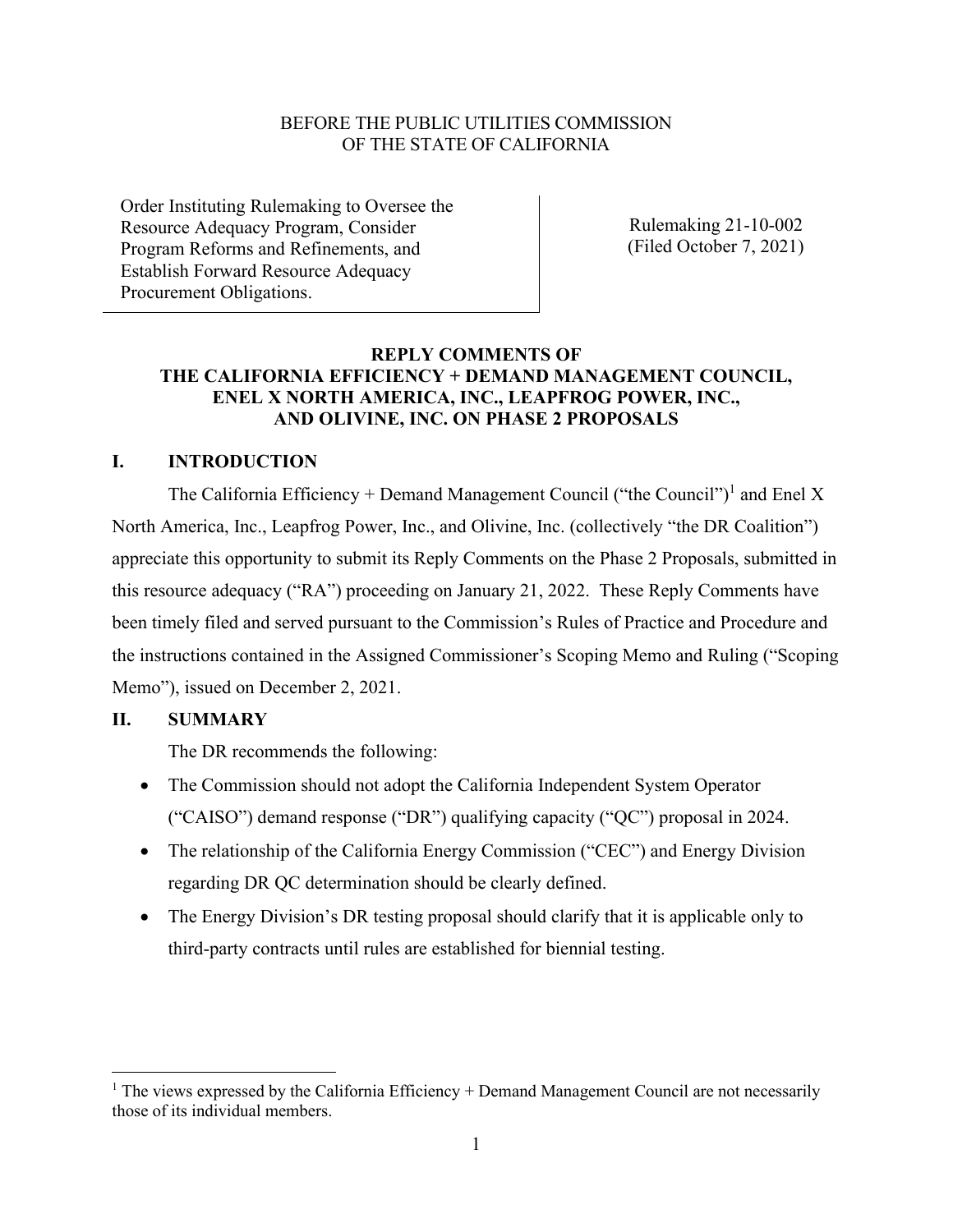## **III. THE COMMISSION SHOULD NOT ADOPT THE CAISO DR QC PROPOSAL IN 2024**

The DR Coalition agrees with the OhmConnect, Inc. ("OhmConnect") recommendation that the Commission devote 2022 to developing a long-term DR QC methodology proposal rather than adopting CAISO's interim proposal for 2024.<sup>2</sup> The Commission should also take it one step further and refrain from adopting a long-term methodology until after the final Slice-of-Day framework is approved. In Decision ("D.") 21-07-014, the Commission indicated its expectation that the new Slice-of-Day framework would be implemented in 2024. If the Commission maintains this timeline, then CAISO's proposal, in its current form, would clearly not be workable for the reasons Pacific Gas and Electric Company ("PG&E") and California Large Energy Consumers Association ("CLECA") cite.<sup>3</sup>

As CLECA clearly explains, "the use of a single monthly [Effective Load Carrying Capability ("ELCC")] value does not work" with either of the two prevailing Slice-of-Day proposals because ELCC values are at the monthly level while both Slice-of-Day proposals would require more granular QC values (as many as 24) for any given month.<sup>4</sup> The use of the ELCC to determine QC values at a level as granular as each hour is a misapplication of the model and stretches it beyond what it is plausibly intended to do. Even PG&E, one of the cosponsors of the CAISO proposal in the CEC's Supply Side DR QC working group, only expresses support for it "under the current RA construct" and suggests that "the merit of LIP profile-informed ELCC…must be considered within the context of slice of day development and implementation" because a 24-slice approach already accounts for the inter-hour variability of DR resources. This means that "the need for the ELCC is greatly reduced, if not eliminated altogether." 5

 Should the Commission ultimately implement the Slice-of-Day framework in 2025 or later rather than in 2024, all of the interim DR QC methodologies that the Commission adopts in its June 2022 decision should be retained until the Slice-of-Day is implemented. Under no circumstances should the Commission approve the CAISO proposal for a longer period of time than the other interim DR QC proposals it adopts.

<sup>2</sup> OhmConnect Opening Comments, at pp. 2-3.

<sup>&</sup>lt;sup>3</sup> CLECA Opening Comments, at pp. 7-8 and PG&E Opening Comments, at p. 11.

<sup>4</sup> CLECA Opening Comments, at pp. 7-8.

<sup>5</sup> PG&E Opening Comments, at p. 11.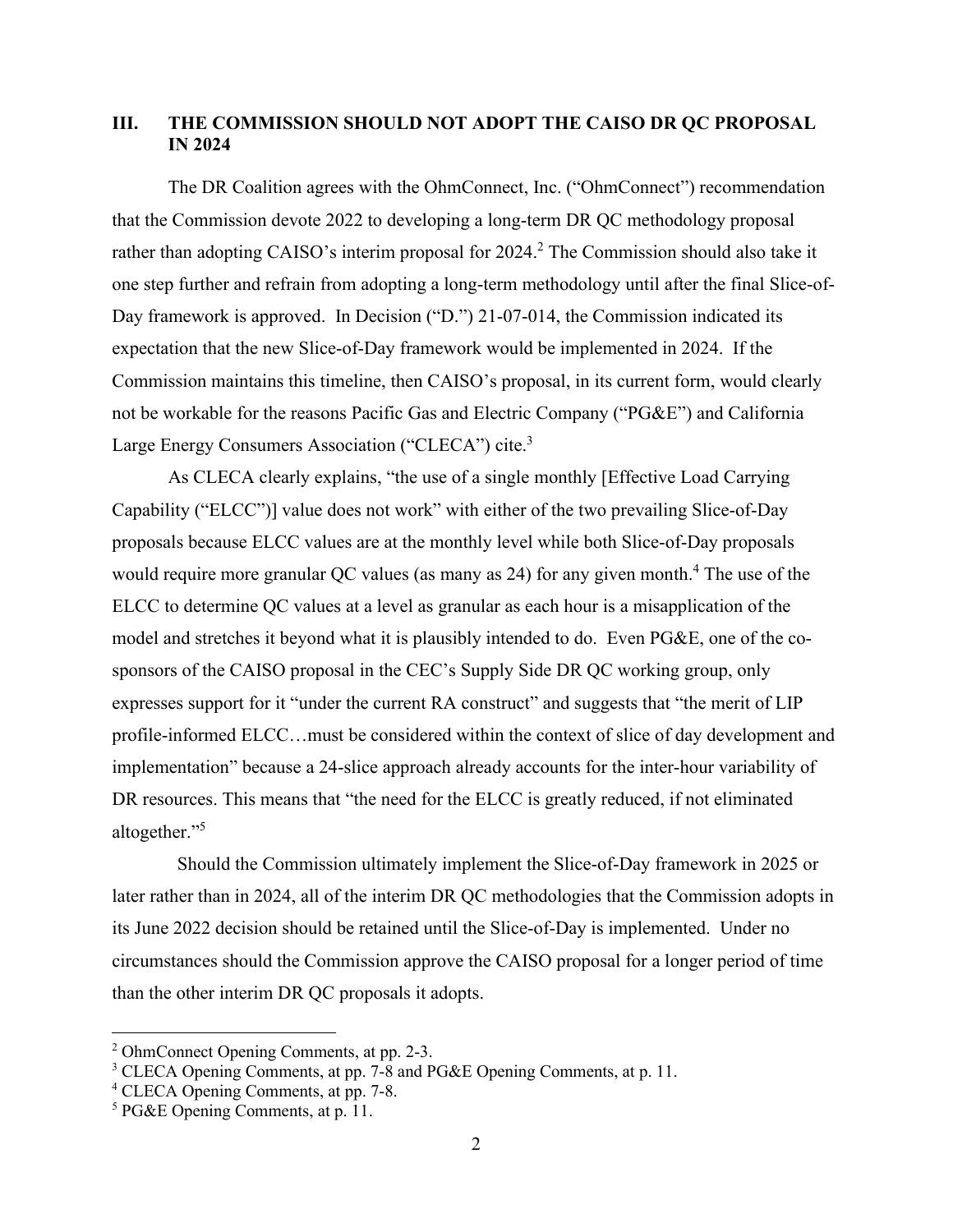### **IV. THE RELATIONSHIP OF THE CEC AND ENERGY DIVISION REGARDING DR QC DETERMINATION SHOULD BE CLEARLY DEFINED**

The DR Coalition strongly agrees with OhmConnect's recommendation that the specific roles and responsibilities of the CEC and Energy Division Staff should be clearly defined.<sup>6</sup> The current process used by the Energy Division for assessing Load Impact Protocol ("LIP") evaluations to determine DR QC values is already very opaque, and the DR Coalition is highly concerned that this process will become even more so with the insertion of another agency. For instance, will QC values be determined through negotiations between the Energy Division and CEC staff? The Commission should direct the Energy Division to work with CEC staff to develop a clear timeline of the process, including the responsibilities of each agency. In addition, sharing of this duty between two State agencies will inevitably result in confusion on occasion, so the Commission should require that each IOU and DR provider be provided with a specific point of contact at both agencies. This is especially necessary so that a DR provider will know exactly which agency to contact should they make an inquiry with regard to the status of its LIP evaluation.

# **V. THE ENERGY DIVISION'S DR TESTING PROPOSAL SHOULD CLARIFY THAT IT IS APPLICABLE ONLY TO THIRD-PARTY CONTRACTS UNTIL RULES ARE ESTABLISHED FOR BIENNIAL TESTING**

In its opening comments, Southern California Edison ("SCE") highlighted some important gaps in the Energy Division's DR testing proposal that must be addressed to ensure clarity in these rules.<sup>7</sup> First, SCE recommended the Energy Division proposal be modified to explicitly state that expansion of the testing rules would not apply to the investor-owned utility ("IOU") tariffed aggregator DR programs.<sup>8</sup> The DR Coalition assumes it was not the Energy Division's intention to expand DR testing rules to these programs but stakeholders would benefit from this clarity to avoid any confusion.

Second, SCE recommends that the Energy Division refine its proposal to exempt existing legacy reliability DR resources ("RDRRs"), proxy DRs ("PDRs") that are dispatched less than 50 percent of its maximum tariff or contract provisions, and DR contracts executed and approved

<sup>6</sup> OhmConnect Opening Comments, at p. 4.

<sup>7</sup> SCE Opening Comments, at p. 5.

<sup>8</sup> *Id.*